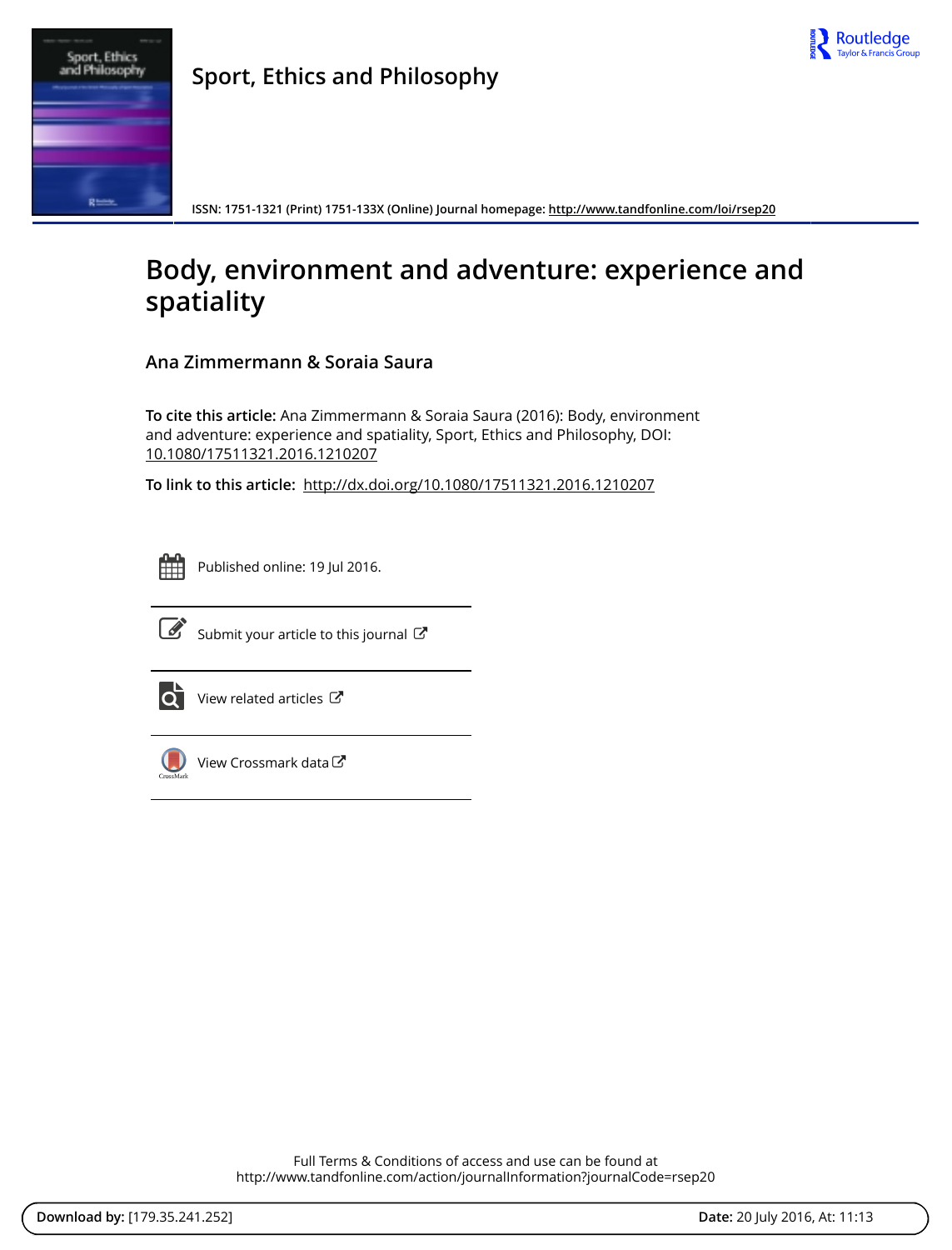## **Body, environment and adventure: experience and spatiality**

Ana Zimmermann and Soraia Saura

Escola de Educação Física e Esporte, Universidade de Sao Paulo, Sao Paulo, Brazil

#### ABSTRACT

The purpose of this article is to investigate human spatiality and perception in general, with the experience of adventure sports as its background. These activities highlight especially our strong relationship with the world when we consider the specific way in which the environment participates in the development of human potential. We first analyse the notions of risk and instability as important elements in adventure sports. Then we explore the notion of experience and spatiality, considering the way in which we establish our relationship with the world. The theoretical background is found in the phenomenology of Merleau-Ponty and Bachelard's phenomenology of imagination to investigate perspectives of space among adventurers. We hold that more than a different range of corporeal techniques, adventure sports can teach us a way of interrogating and looking at the world. They require a peculiar sensibility that allows our body to experience the environment in favour of a corporeal wisdom. Alternative sports indicate the possibility that we have to build up different ways of inhabiting the world and comprehending it.

#### **KEYWORDS**

<span id="page-1-0"></span>Adventure; human movement; experience; spatiality; phenomenology

## **Introduction**

Outdoor activities such as trekking, mountain biking, climbing, and sailing allow our body to experience the environment, limits and challenges in a very different way than we can in our everyday life, especially in urban societies. For example, in these activities, we choose the path according to our actual physical fitness and ability of overcoming natural obstacles or the challenges we wish to face. Moreover, the speed of the journey can vary according to a rhythm elaborated in communion with the environment. The interference of the weather, the vegetation, the presence and the marks of animals, the smell and sounds all around are usually different from urban regions where we live. All these elements require our attention and suggest a different stance from us. In natural tracks, through mountains, valleys, rivers or on the sea we strive to adjust our moves to the environment. Means and ends are both important, and the adventurer is always looking for new challenges. The purpose of this article is to investigate human spatiality, with adventure sports<sup>1</sup> as its background. For these activities, we conceive the environment in terms of Dougherty's view ([2007](#page-13-0)), of the 'wilder place' as a location that is relatively free from human influence (94). So, in these cases, 'practice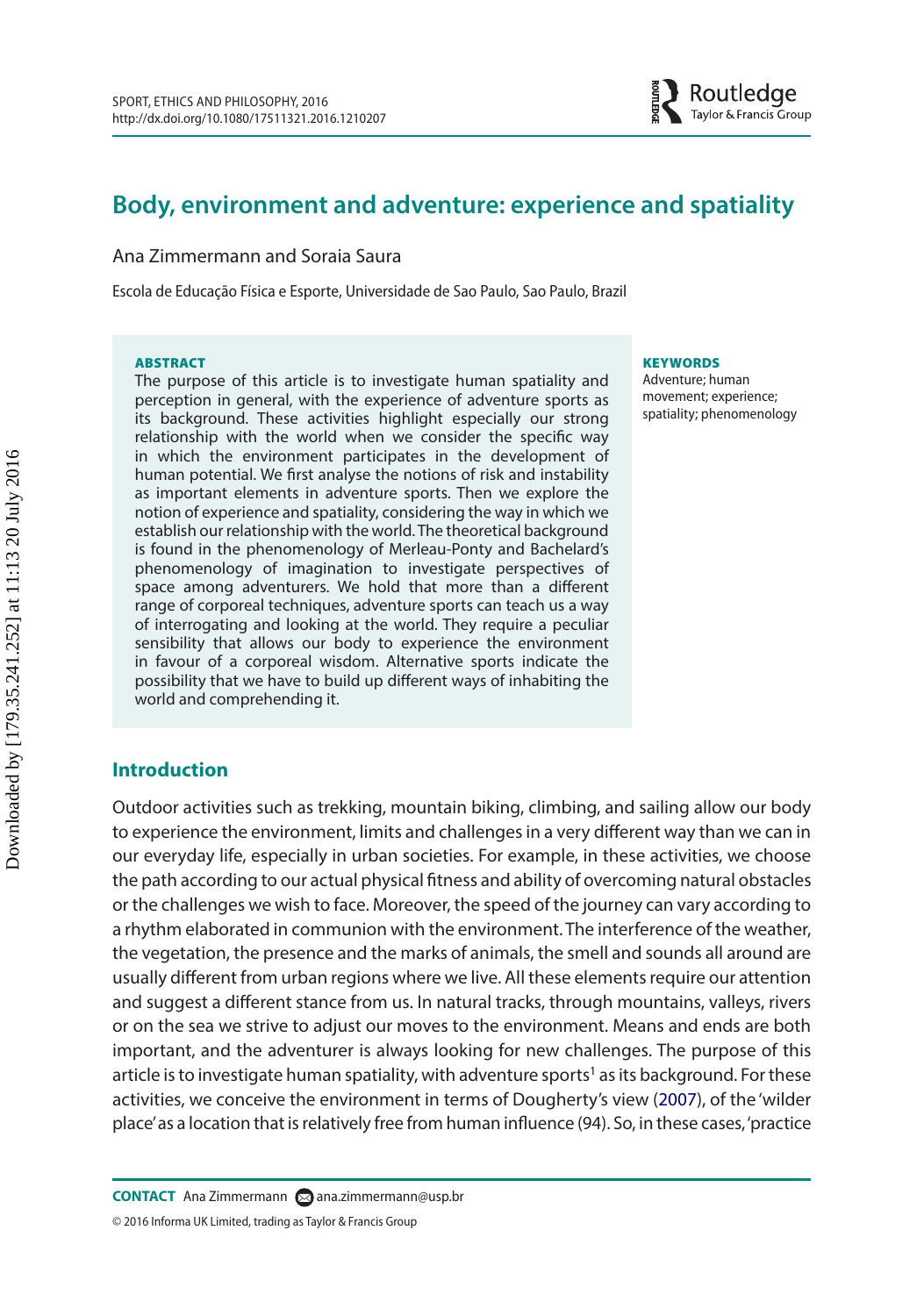#### 2  $\left(\frac{1}{2}\right)$  A. ZIMMERMANN AND S. SAURA

would be guided by the principle of adapting the activity to the environment, rather than the environment to the activity' (Dougherty [2007,](#page-13-0) 96). Because of their unique features, adventure sports represent a kind of counterculture in relation to highly standardized competitive sports (Loland [2007\)](#page-13-1).

<span id="page-2-9"></span><span id="page-2-6"></span>Elements of risk and instability are very often related to adventure. However, risk-taking does not seem to be the main element that justifies this kind of sport. Although the presence of risk is constant, adventurous risk-takers generally consider possibilities and hazards carefully, and they take into account the amount of risk that is possible for them to take on (McNamee [2007\)](#page-14-0). This attitude also shows respect for and acknowledgement of the power of the environment. As it changes every moment and these shifts orient our behaviour, we can perceive instability as a way of relating with the environment. When sailing, for instance, the challenge is to cope successfully with the instability of the wind and the water. Such peculiarities offer much to think about and may enrich practice as well, or even the way we understand ourselves in practice. Experiments on the sense of place from a holistic perspective, for instance, make a significant contribution to improve educational programmes of outdoor adventure (Leather and Nicholls [2016\)](#page-13-2).

<span id="page-2-10"></span><span id="page-2-5"></span><span id="page-2-4"></span>Arguably, the relationship we establish with space, with its unique contributions to us as humans, plays a crucial role in adventure sports. It is difficult to be indifferent to the river, the mountain, the rocks and so on because of the aesthetic experiences they may offer (Howe [2012](#page-13-3)) but also, and particularly, because of the challenges they pose. These provoke reflection on the notions of experience and spatiality. Even though experience is unique to each person, most fieldwork highlights how different adventure sports offer a particular kind of seduction, by invitation from the activity itself. To capture this, we cite from adventure fieldwork narratives. To this end, adventurers were invited to describe their experience, focusing especially on the relationship with the environment and their perception of space during the activity. These reports do not intend to focus on personal point of views but rather present the opportunity to discuss in depth some important elements such as risk and instability. Merleau-Ponty ([2002](#page-14-1)) states that phenomenology is the study of the essences, but also puts essences back into existence. We try to focus on the experience, not as a kind of subjectivism but looking for the conditions of every human to experience something (Martinkova and Parry [2011\)](#page-14-2). 'In phenomenology, one strives to pass precisely from the singular, self-evident view to a more generally valid meaning, independent of our particular situation' (Halák, Jirásek, Nesti [2014](#page-13-4), 119). So, the case of adventure sports here is not taken as an exclusive condition for such study, but as an opportunity to address some challenging issues. Accordingly, we will explore some possibilities about how we experience space. Mainly, we consider the phenomenology of Merleau-Ponty ([2002](#page-14-1)) on corporeality, and Bachelard [\(1971,](#page-13-5) [1994](#page-13-6)) on the role of the imagination.

## <span id="page-2-8"></span><span id="page-2-3"></span><span id="page-2-1"></span><span id="page-2-0"></span>**Risk and instability**

<span id="page-2-7"></span><span id="page-2-2"></span>In many articles, adventure sports athletes are described as being focused on the pursuit of risk. Although adventurers talk about the risk involved in their activities, safety is also a priority. In fact, Breivik [\(2007\)](#page-13-7) reminds us that humans are 'often supposed to be "risk avoiding" and "safety seeking"' (11). Indeed, technology has vastly improved in this area concerning safety. Lyng ([1990](#page-13-8)) points out a paradox in the agreement on the value of safety and the seeking for risky activities in modern society. He introduces the concept of edgework as a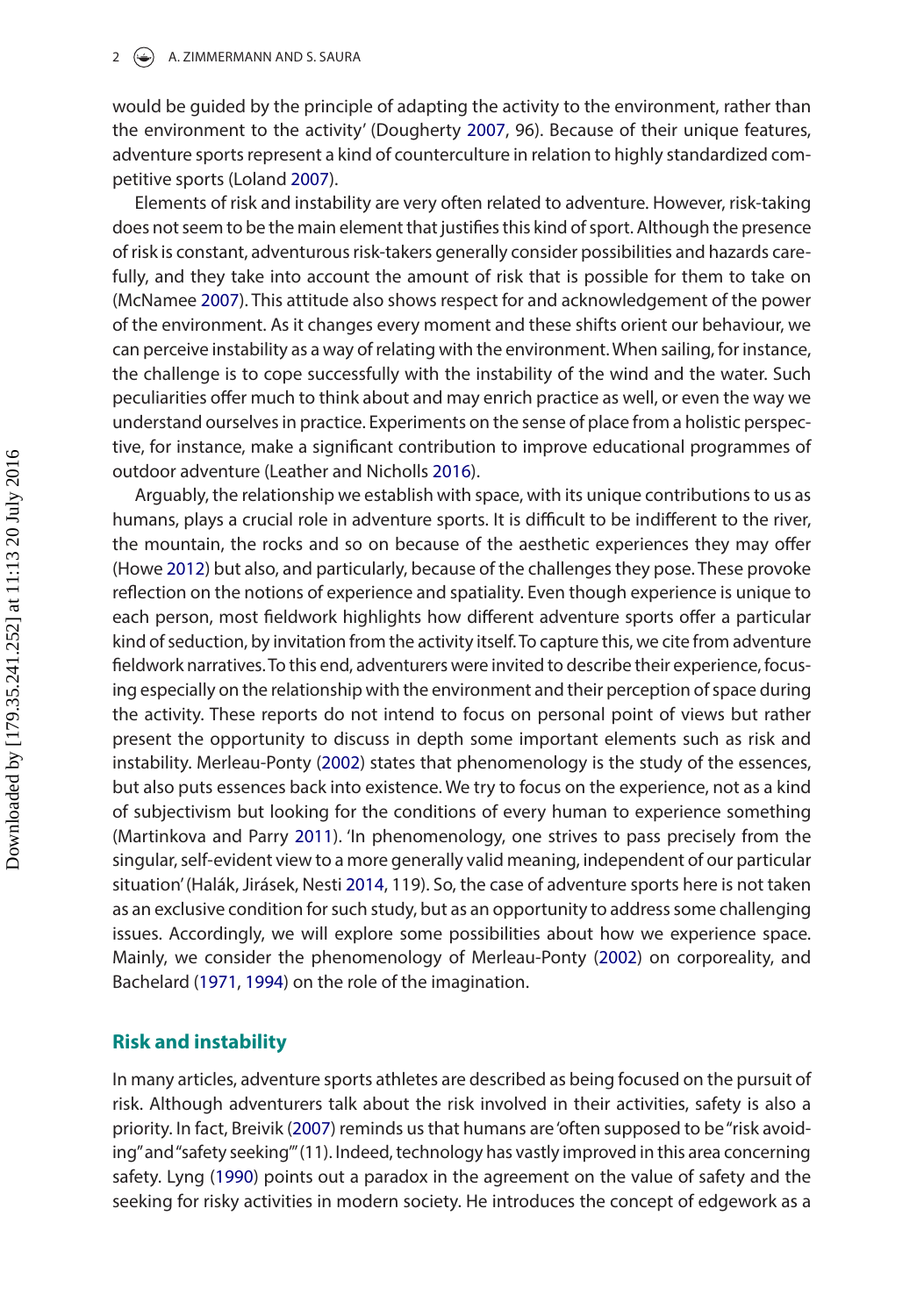classifying category for voluntary risk taking, considering a sociological perspective. According to him, high-risk sports place the question on the boundaries between order and disorder. The expression 'edgework' has been widely used by researchers and this notion provides a wider understanding of the presence of risk and instability in human life.

Even if risk is inseparable from many adventure sports, risking death or serious injury are not the main elements that characterize these activities. Rather, for adventurers it is very important to be able to explore new possibilities anew. In this case, the risk will always allow surprising elements into the sport, which will usually be addressed by spontaneous movements. Then, risk and instability are acceptable and sometimes desirable to perform an activity. After all, 'Risk is one of the critical components that makes adventure programming popular and successful … balancing risk and safety is a central paradox for outdoor leaders' (Priest and Gass [1997](#page-14-3), 122). The interaction with the environment that adventure sports may require justifies the presence of a certain amount of risk. Thus, we take into consideration that taking risks is already an indication that adventurers take a different stance from athletes of regular sports. It means they are more likely to focus their attention on the environment and be open to surprises.

<span id="page-3-2"></span>Risk is a significant element, especially because of the possibilities of challenge and success that it offers. Moreover, it is relevant that the adventurer perceives the risk as a real one and not as a simulated situation. As Ilundaín-Agurruza, Graça and Jáuregui-Olaiz [\(2012](#page-13-9), 115) write about sailing, 'sailors' lives are enhanced precisely because they are willing to face risks in their quest to refine skills that expand the richness of their experiences, be they fun, beautiful, sublime, or scary'. Participants seem to realize that their practice is not about enacting some previous knowledge in an established practice, but mainly about exploring corporeal possibilities in the ongoing experience. The element of risk requires attention and openness to unexpected provocations and possibilities from the environment. In interviews with adventure sport participants we found that this understanding is presented in many reports about this kind of practice:

<span id="page-3-1"></span><span id="page-3-0"></span>First of all, because I have this feeling that this activity depends more on my ability of judgment.… For me, this is the point of high-risk sports.… I can explore my possibilities and the possibilities that come from the environment. (Paragliding report)

In this case, achievements depend on perceiving and engaging the environment: on one's judgement of risks, possibilities and skills. 'When we move swiftly through nature we inject our own energy into the activity and in so doing develop a sense of ownership for the experience that we can achieve in no other way' (Atherton [2007,](#page-13-10) 47). The adventurers have the feeling of being protagonists of their activity.

Most conventional sports activities usually take place in standardized and controlled environments. Although the sense of place is very important for any performance, in standardized environments the athlete does not play with the place but on or in it. We can recognize different relationships with the environment when we compare, on the one hand athletes in swimming pools specially built to prevent waves and, on the other hand, the adventurers who are looking for instability and obstacles in their sports environment such as open water swimmers. In surfing, for instance, the environment changes from moment to moment, and to follow the behaviour of the ocean and the wind is considered part of the sport's demands. How can we extend our corporeality to the surrounding world in a way that indicates a kind of intuitive dialogue between the environment and our own body? Regarding the play with risk and instability, it is not always that the adventurer has time and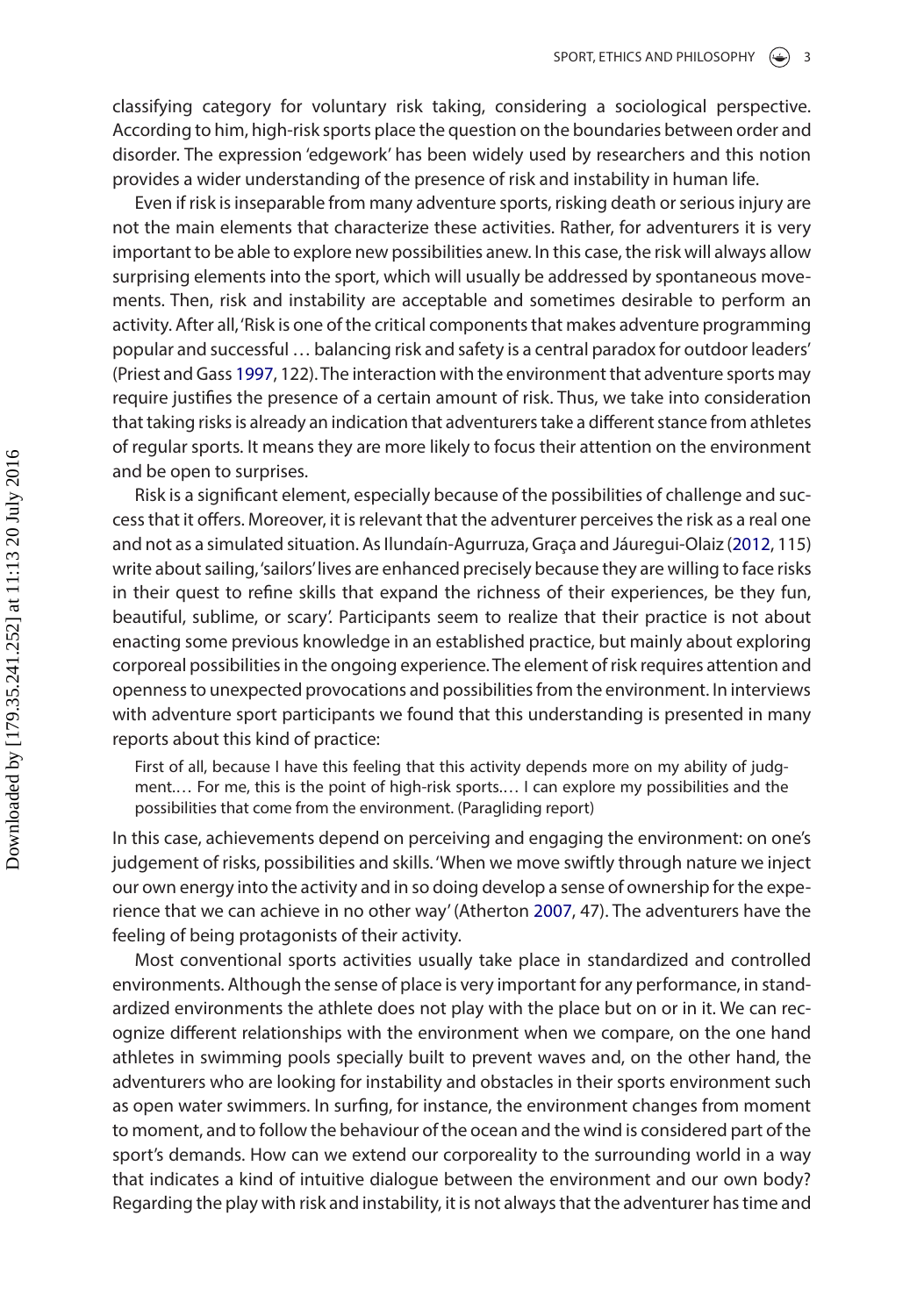#### $4 \rightarrow 4$  A. ZIMMERMANN AND S. SAURA

condition to think carefully about the best possibility before taking an action. How can adventurers immediately realize possible paths? It is a kind of understanding that happens previous to concepts; it must be lived. It is more about a corporeal wisdom that needs to be elaborated every moment anew, considering the changes that the body faces. Athletes accept challenges: 'there is always some challenge, things you think you already know how to do but suddenly the wind changes, or a different wave appears … and you need to learn everything again.… You need to start again' (Windsurfing report). This new learning needs a complex background to work smoothly on the waves.

<span id="page-4-0"></span>Ilundaín-Agurruza ([2014](#page-13-11)) argues that skilful striving requires spontaneous and intuitive responses, which do not rely on representational cognitive processes at the moment of action, neither solely it is the result of 'black box' automatized and unconscious processes. He develops a comprehensive understanding of skilful striving as an ethos of personal growth based on a holistic enactive *bodymind* thesis: 'we know how to act suitably and adapt to the situation with the engagement of our *bodymind*' (Ilundaín-Agurruza [2014](#page-13-11), 506). This proposal emphasizes the value of the 'before and after' period involving performance considering the notion of reflective intuition: 'one where understanding and judgment are instantaneous, surely, but informed by previous deliberations and training and subsequent reflection on the performance.' (Ilundaín-Agurruza [2014](#page-13-11), 519). Such a view offers a remarkable contribution in terms of exploring the conditions of skilful performance with an acknowledgement of spontaneity and intuition.

Even if the adventurer already had some experience or knowledge about the movement or the geography, the current experience is always different. In the present, a new challenge may need digging in the past in order to deal with an anticipated future. However, despite previous experience it is always necessary to reconstruct the movement anew, considering all the lived relationships it upholds: 'as actually experienced, the movement is a different movement because it creates a different qualitative dynamic' (Sheets-Johnstone [2009](#page-14-4), 366). It is necessary to be creative. Atherton ([2007](#page-13-10)) points out that the demands from outdoor kinesthetic experience require an expansion of our 'knowledge repertoire with special attention to knowledge that comes to us through the body, so-called body wisdom' (48).

<span id="page-4-2"></span>The acknowledgement of such body wisdom is supported by a phenomenological view of the lived-body, which rejects a dualistic body–mind notion. Merleau-Ponty ([2002](#page-14-1)) highlights that it is with the body that we live in the world. To know a particular object is to consider what we see from many angles and in relation to any environment. Perception does not belong to the perceiving subject or the object; it is a spontaneous development in relation to the world (Merleau-Ponty [1974](#page-14-5)). Hence, perception is not an innate ability but instead an acquired one.

<span id="page-4-1"></span>The gaze gets more or less from things according to the way in which it questions them, ranges over or dwells on them. To learn to see colours it is to acquire a certain style of seeing, a new use of one's own body: it is to enrich and recast the body image. (Merleau-Ponty [2002](#page-14-1), 177)

Therefore, we learn a way of inhabiting space by living in the world. How does the surfer know how to choose the best wave or the right moment to stand up or to perform some special movement? It is a very complex situation: the speed and shape of the wave, the surfboard, the weight of the surfer, and the distance from the beach, the obstacles and so on. However, we do not face challenges as a sum of elements. We inhabit space and time as an occasion for action and we learn how to interact with the environment and nurture the body's potential.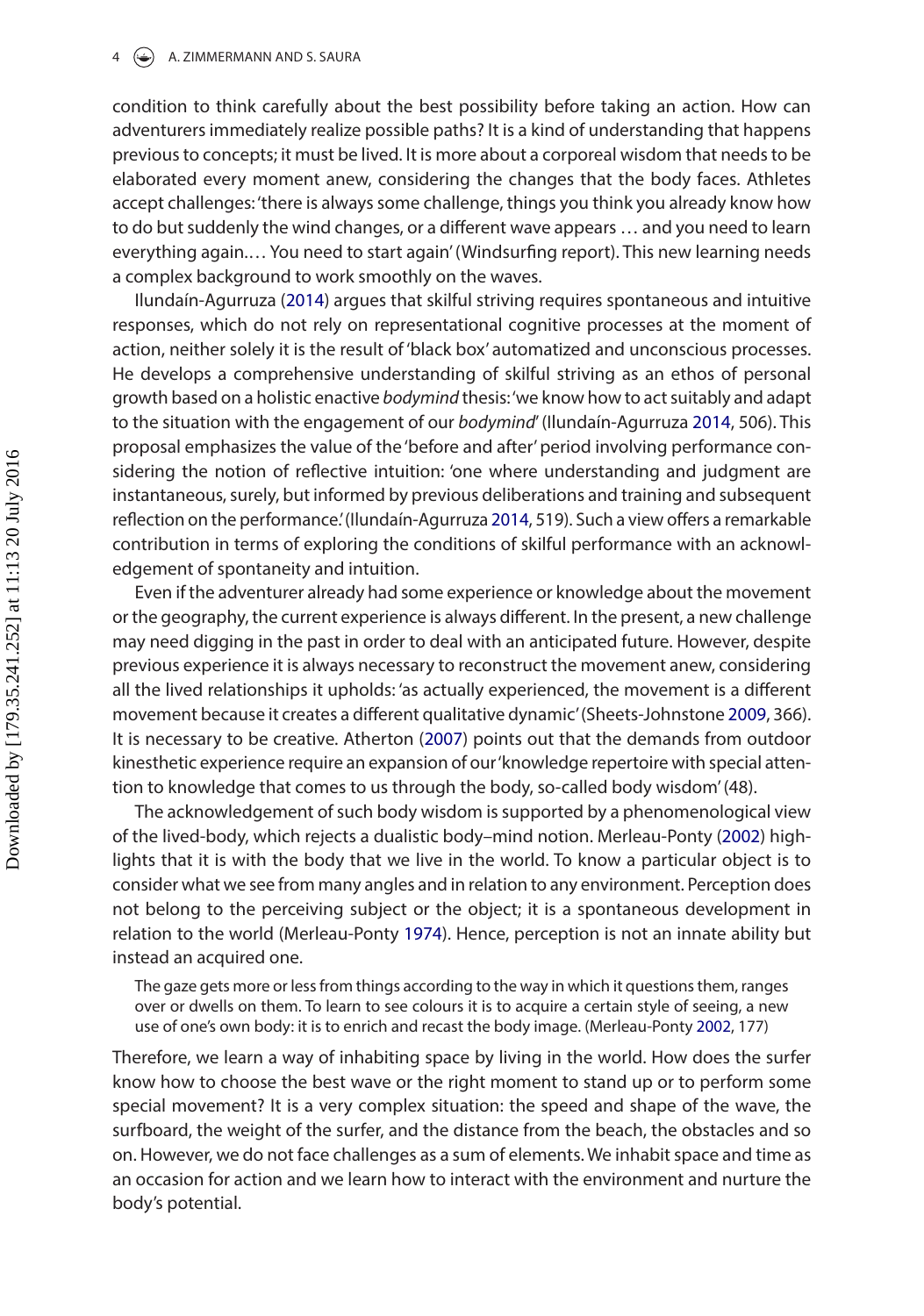These practices provide the occasion for an interaction with the environment when we are more open to facing possible challenges in a different way. Instability emphasizes, in this way, the possibility of a kind of dialogue with the environment, carried out in an interactive game. The athlete has an idea about how to interact with the environment, but also, nature presents possible and unpredictable paths to build up new interactions.

<span id="page-5-0"></span>This emphasis on a dialogical posture agrees with the idea of harmony, which is often echoed in contemporary reports from nature sports. Harmonizing with the environment requires us to properly respond to it. Importantly, there is not just *one* right reaction to the changes presented in practice. The good answers can be elaborated by finding harmony between athletes' movements and their challenges from the particular environments of their sports. Krein ([2007](#page-13-12)) claims that one of main sources of attraction lies in the opportunity to play with remarkable environmental partners such as mountains, waves and forests. In this sense, adventurers recognize the power of nature as a real other. The other is not a thing or someone else; it is neither the in-itself nor the for-itself (Merleau-Ponty [1974](#page-14-5)). The other is the difference, which is not necessarily another athlete or the elements of nature but perhaps a question or a provocation which requires our expressive condition. Hence, the environment is not an opponent as usually understood in conventional sports – as someone or something to overthrow. The environment is not playing games, but nature's elements make playing possible. The challenges we face guide us to new possibilities of being ourselves. This possibility announces our unfinished condition, our ability for learning and changing when faced with a dialogical condition (Zimmermann and Morgan [2011\)](#page-14-6).

<span id="page-5-3"></span>Even so, it is important to mention that risk and instability, more than objective facts of adventure sports, play a role in an intimate dimension (Bachelard [1971](#page-13-5)). According to Atherton ([2007](#page-13-10)) it is a paradox that 'we may come to learn more about the self' (53) when absorbed by the demands from the environment. By doing so, the adventurer acquires not only more abilities but also different perspectives. 'The familiar can grow tyrannical when we cease to challenge our ways of thinking, grow complacent with the status quo, and fear change as a threat' (Atherton [2007,](#page-13-10) 44). Risk and instability challenge us to look at the world in many different ways and that can thus be a contribution to the way we act, as one situation opens a horizon of possibilities. In this respect, Russell [\(2005\)](#page-14-7) argues that dangerous sports also represent an opportunity for self-affirmation. According to him facing an immediate risk offers the challenge of meeting and extending the boundaries of our existence.

<span id="page-5-2"></span><span id="page-5-1"></span>When Mauss ([1974\)](#page-14-8) talks about 'body techniques', he points out the relationship between biology and society – that is, the culture inscribed in our corporeality. However, despite the intertwining of culture and human nature, there is something more that allows the human body a new configuration that cannot be sustained by only biological facts and past experience. Our movement indicates a special way of being communicative, and our gesture both unifies possibilities and defines our position as a being in relation to the world. In this sense, Dougherty [\(2007\)](#page-13-0) argues in favour of authenticity in engagement with wilder places, with its relative lack of a mind/environment dualism.

Moreover, in the case of activities in nature, although there is one goal – to perform certain manoeuvres, for example – most of the time, ends and means are blended. This proposition aligns with Ilundaín-Agurruza's proposal on skilful striving regarding a non-instrumental interest in the activity: 'we set goals and embrace them because they give us a reason to do what we enjoy' [\(2014,](#page-13-11) 529).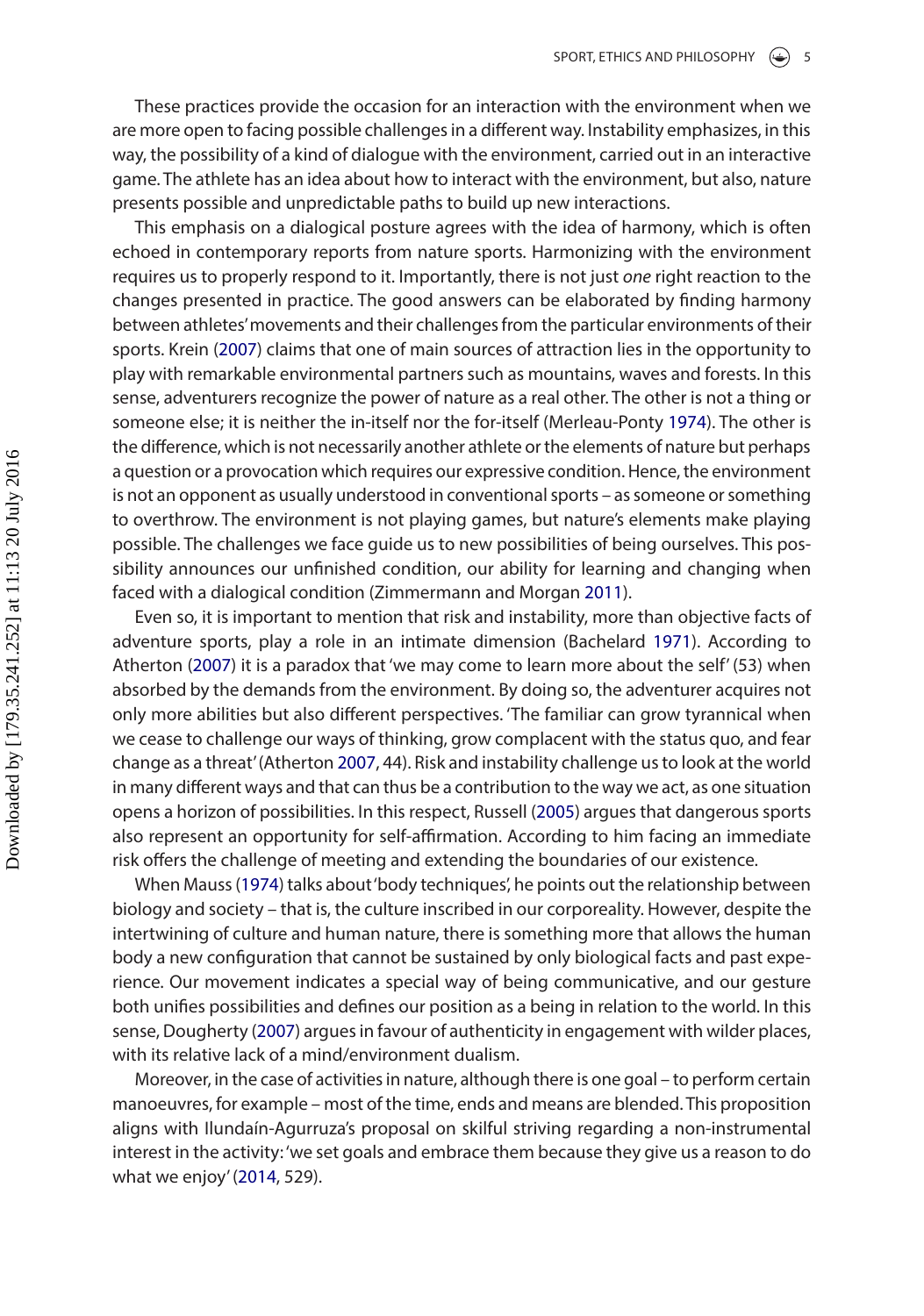Still drawing on the example of surfing, we have seen that surfers use more than manoeuvres; surfers also develop and perform personal gestures or signature moves; which give an aesthetic sense to the way in which they perform their actions. It is not enough to do an action properly, with timing and so on. Surfers play their role in exploring the possibilities of their performance – whether that is different, innovative, beautiful or amazing. Such an aesthetical dimension of human movement plays a very important role in adventure sports, considering the focus on the engagement with the environment. Risk and instability offers a chance for the adventurers to explore their relationship with the surroundings, equipment and partners. All of these factors count in carrying out the movement which, although repeated, are never the same. This leads us to explore the notion of experience.

### **Experience**

The word experience is related to our relationship with the world and with ourselves. However, the understanding of how it happens and its relationship with learning and knowledge changes over different traditions in science and philosophy. The different meanings of this word are present also in our daily life expressions, but in general 'experience' may be understood in two ways: 'First, it may be taken to mean some event that affects or involves a person. The second is some knowledge, skill, wisdom gained through practice in some activity' (Jirásek [2007](#page-13-13), 140).

<span id="page-6-1"></span>Put into a phenomenological context, experience is not a concept or a specific behaviour but rather a way of interacting with world. An experience does not necessarily correspond to some knowledge, but it can arouse or bear it. 'To be a consciousness or rather *to be an experience* is to hold inner communication with the world, the body and other people, to be with them instead of being beside them' (Merleau-Ponty [2002,](#page-14-1) 111). In Merleau-Ponty's view, experience is what initiates us to what we are not; it is an 'exercise that has not yet been submitted to the subject object separation, it is promiscuity of things, bodies, words, indiscernible active passive, inhaling and exhaling or breathing of Being' (Chauí [2002,](#page-13-14) 138, authors' translation). This view highlights the strong connection that a lived body establishes with the world.

<span id="page-6-0"></span>Experience, in this case, is embodied and indicates the initiation of a being on the possibility of knowing. So, the wisdom provided by our body in movement is not limited to its representation. Indeed, adventurers seem to have difficulty in describing their experience. Reports always start with suspension: 'Now you got me.… It is difficult to speak about it because it is something so … interactive.… To describe it to you is kind of hard, I think; I cannot tell you' (Trekking report). Or they start with an assumption of a lack of words: 'there is nothing to say because it is too different. I don't know. You need to be there to understand' (Surf report).

Initial hesitation is common in many descriptions, and it does not mean that the question is incomprehensible; nor does it indicate that adventurers do not know what the activity is about. This difficulty in finding words probably indicates that there are not enough good words to describe the experience of being in it.

We easily notice that before language we exercise a kind of primitive apprehension of the world that demonstrates our pre-existence to language. According to Merleau-Ponty ([2002](#page-14-1)) 'The world is not what I think, but what I live through. I am open to the world, I have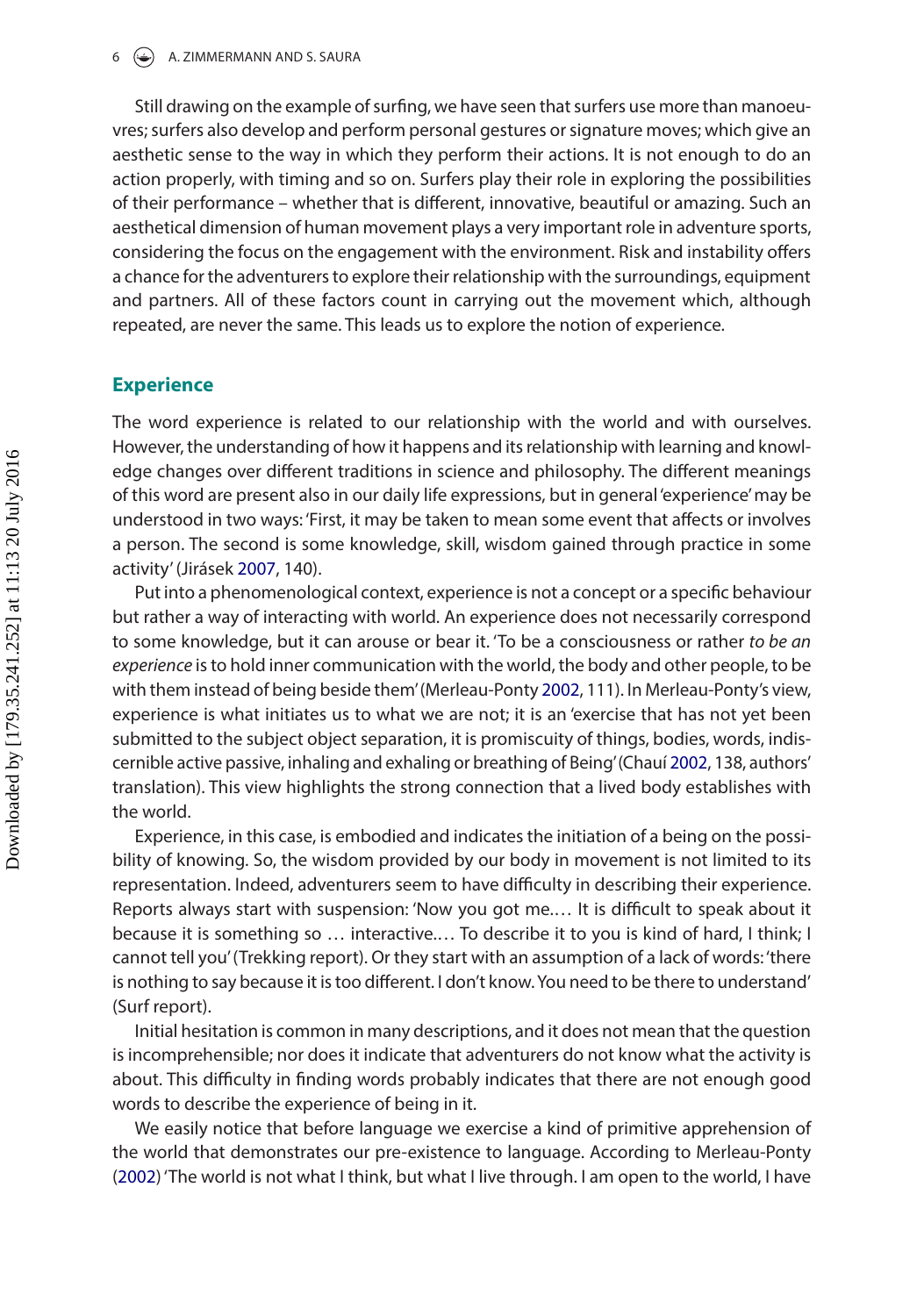no doubt that I am in communication with it, but I do not possess it; it is inexhaustible' (XVIII). So, our experience is not submissive to the discourse we can elaborate about it.

In fact, Sheets-Johnstone ([2009](#page-14-4)) points out that everyday language is inadequate to deal with dynamic happenings and experience: 'the idea that language names things and that its function is to name things gives precedence to stable items in the world, not to dynamic events experienced in a directly felt sense by sentient living bodies' (363). She pays attention to the challenge of 'languaging' experience and the possible failure of describing human movement, as it was an object. Ilundáin-Agurruza ([2014](#page-13-11)) also emphasizes the challenge of developing a descriptive vocabulary that is qualitatively true: 'Poetry and narrative – metaphorical coinage and its analysis – can help articulate matters in ways agreeable to open minded phenomenologists and scientists' (555).

<span id="page-7-1"></span>The difficulty of developing a satisfying narrative about adventure sports indicates the struggle to nominate the complexity and the dynamism of human experience. This difficulty may rest on trying to use words as a possible translation for experience. However, experience requires expressivity, so it requires an expressive use of language as well. According to Merleau-Ponty's conception of language [\(1964,](#page-14-9) [2002\)](#page-14-1) it is important to consider the word in the texture of the linguistic gesture. In this view, language is not only an envelope of thought or an instrument for naming things. Instead, it is a gesture and may retain tracks of its origin in an expressive experience. Talking about climbing is not the same as effectively moving towards rocks and mountains. But 'to talk about doing something' resembles 'doing something' because they are both an action and may be both expressive. So, we cannot simply translate a meaningful experience of human movement without considering its life and movement. We need to recreate an expressive condition by the creative use of language.

Even a sophisticated description will not be sufficient, but it will try to introduce the interlocutor in such experience. So that is why many reports resort to an artistic or emotional style. In other words, expressive narratives are the best ones in order to approximate the interlocutor to the experience that adventure sports may evoke:

<span id="page-7-0"></span>If the surfer inhabits the sea as a poet, it is because the world of wave is so close and so far away for him. Always looking for the exceptional wave, magic, or mythical, his practice is not anchored in any recipe or package leaflet. He surfs in a world that makes him unique in a multiplicity that nourishes his experiment. (Lins [2008,](#page-13-15) 74, authors' translation)

That same hesitation for expressing the experience appears when we ask, 'How does it feel ?''It is impossible to describe, you need to go there and see.... I would say that it is even a crime trying to describe this experience because it is very peculiar, very different' (Windsurf report).

Interviewees want to convince the speaker to undergo the same experience in order to understand what they are talking about. If, on the one hand, it means a lack of words, on the other hand it also performs a kind of seduction. Experiencing is to accept an invitation – to something great that you can only know by doing. Images or expressive narratives may awaken desire, but the activity has its own seduction that happens only in practice: the moment when it drags you into the novelty, the challenge and the pleasure. Some interviewees make reference to 'another world', about feeling like an 'alien' or a 'visitor'. To discover the world is to incorporate it, integrate it into the body. According to Jirásek [\(2007,](#page-13-13) 146), 'we can see the entrance into other possible worlds by experience, moreover, when we consider other fields of intense experience'.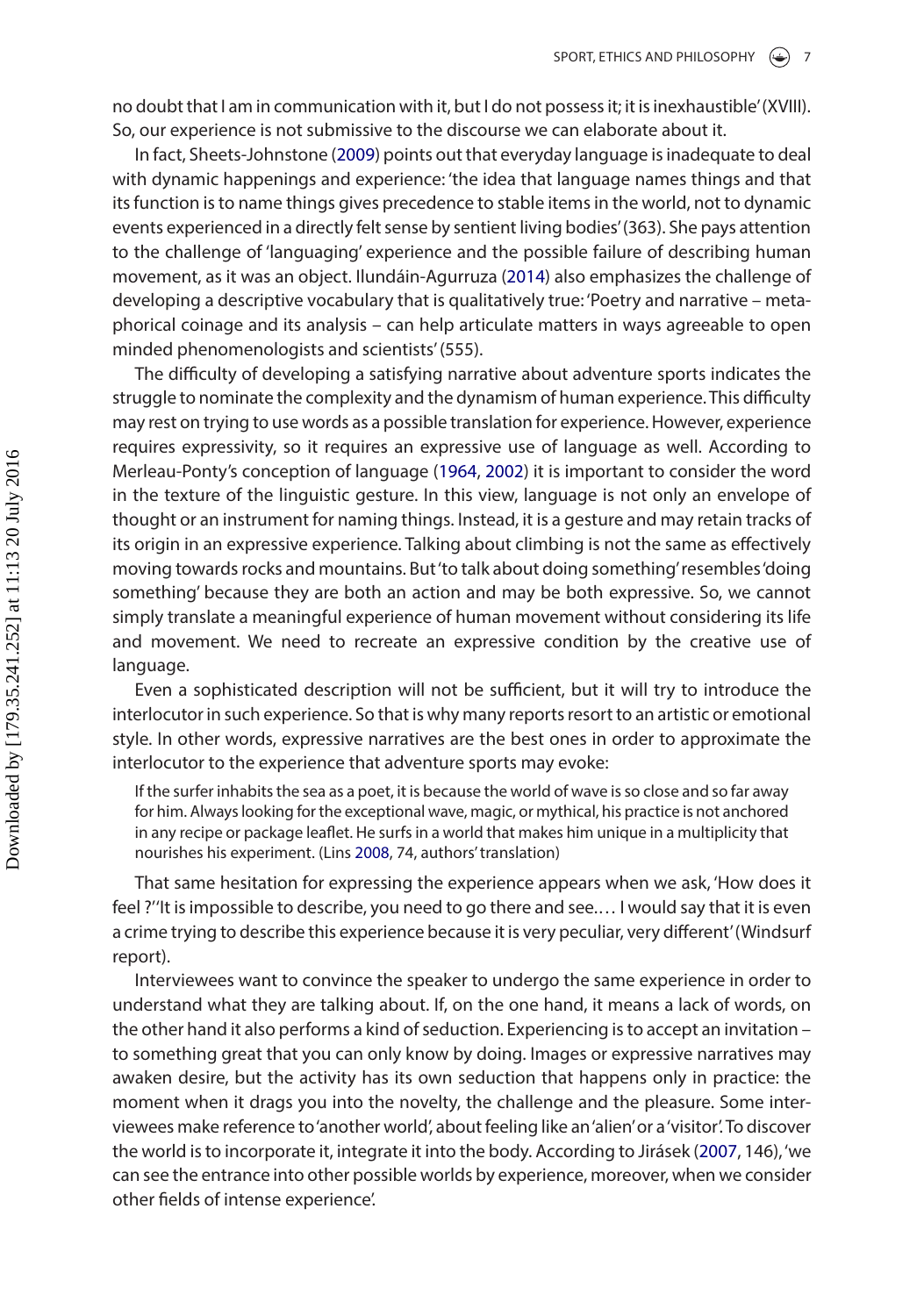Adventure sports may help us to recognize the intersubjective character and the versatility of being in relation to the world. One can be immersed in the activity, 'more integrated', with total focus on the activity. Inversely, it can also be a moment to be elsewhere: 'taking time to think about life', 'daydreaming'. Here, the idea of integrating with the world appears again as a kind of dialogical relationship. Experience, in this sense, demands some kind of permission to let it go. The athlete assumes a dialogical condition: he allows that the present challenge requires his past for a new configuration instead. So, the subject of experience is the one who exposes itself in order for something to happen or not:

the subject of experience defines itself not by its activity, but by its passiveness, by its receptiveness, by its availability, its openness. It is, however, a passiveness which precedes the opposition between active and passive, of a passiveness made of passion, of surrender, of patience, of attention, as a primal receptivity, as a fundamental availability, as an essential openness. (Bondía [2002](#page-13-16), 24, authors' translation)

<span id="page-8-3"></span><span id="page-8-1"></span><span id="page-8-0"></span>Experiencing is about taking risks but also about encounters and learning. In order to have an experience, it is necessary to venture into the unknown and the uncertain. In order to become an expert, it is necessary to risk and face the challenges of the new (Bondía [2002](#page-13-16); Tuan [2001](#page-14-10)). These elements remind us of the notion of adventure. The word adventure derives from the Latin *adventurus*, which means 'about to happen', and from *advenire*, which means 'to arrive' (Hornby [2005\)](#page-13-17). In order to be an adventurer, what is necessary is more than being in a proper place and having proper equipment. It is necessary that the adventurer be someone who expects the unexpected, to be someone who 'plays the game' and is open to new possibilities. Regarding the extreme, Ilundáin-Agurruza ([2007\)](#page-13-18) refers to Dewey's view of 'an experience' which relates to the idea that some experiences mark a before and an after because they are adventure-like and change how we see life. This notion seems to help to understand the position of risk and surprise in adventurer's life and the difficulties adventures have in describing such experience.

<span id="page-8-2"></span>Adventure sports may help us think about experience not because of the extraordinary and exotic we can find in it, but especially because they highlight a quest built up from our relationship to the world and how it may change the way we see it. From these reflections, we do not intend to draw a linear idea of cause and effect by linking adventure and experience. We experience by experiencing ourselves facing the world, and this destroys a supposed duality of being. We learn from a body open to a horizon of possibilities. It is a position that indicates an embodied intelligence.

This notion of experience may help to investigate spatiality, considering the peculiarities of adventure sports and the previous idea of risk and stability. Such activities bring to the foreground our relationship with the world when we consider the specific way in which the environment participates in the development of human potential.

## **Spatiality**

The idea of movement as the trajectory of a body between a starting point and an endpoint – which can be represented by a two-dimensional graph – is present in many references to human movement. Data about position, distance covered and time spent by athletes in different sports are available in many types of analyses. However, this information does not say everything about human movement, and it says even less about spatiality and the way in which we inhabit space. Human movement cannot be completely reduced to dots, because we are a lived body with a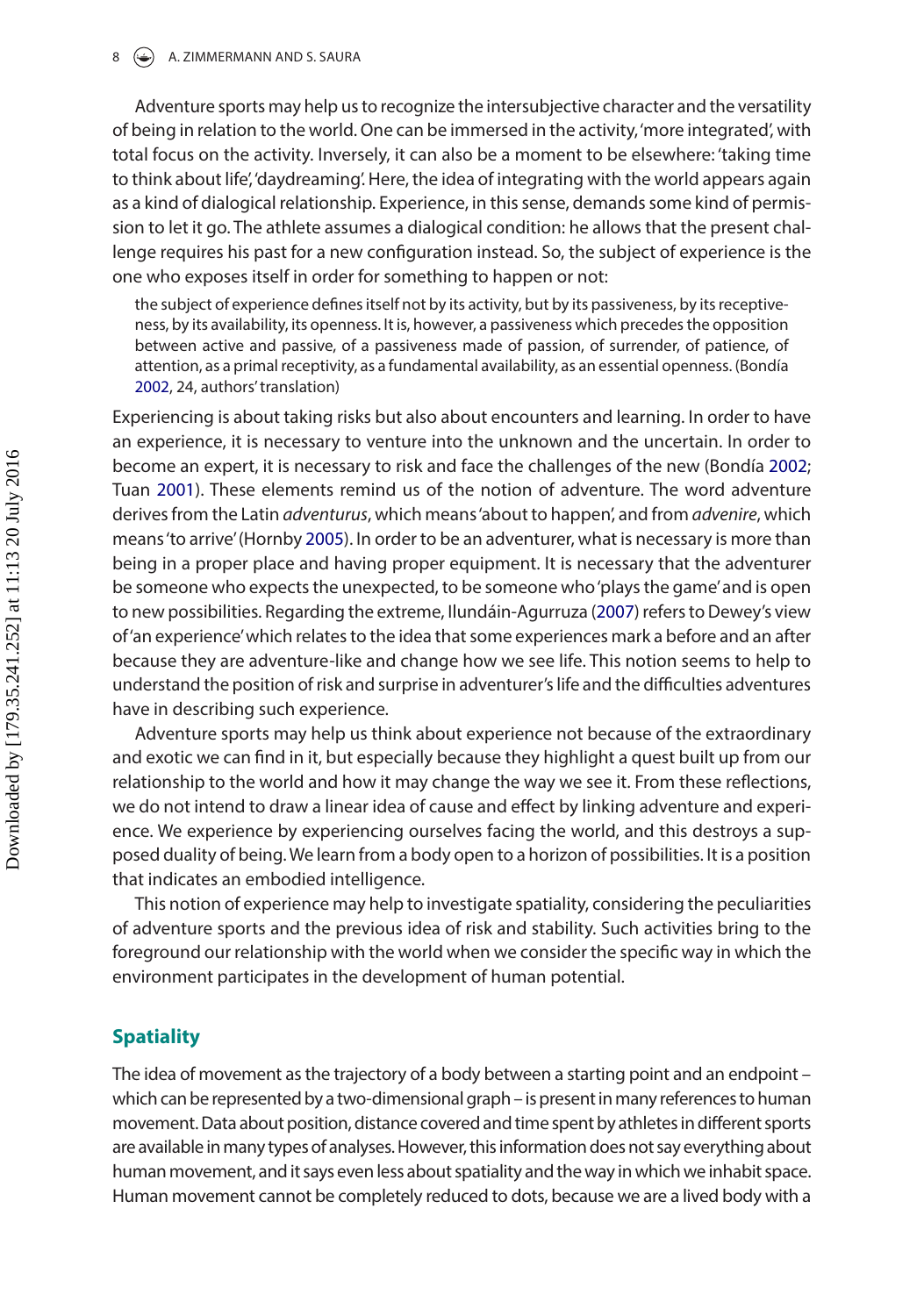horizon of past and future. Any given *re*presentation is just one possible representation of something that we may experience in a very different way. If we wish to consider human movement, we cannot base our analysis only on data from an anonymous observer regarding a displacement of an object in space. 'To be a body, is to be tied to a certain world, as we have seen; our body is not primarily in space: it is of it' (Merleau-Ponty [2002](#page-14-1), 171).

<span id="page-9-3"></span><span id="page-9-2"></span>This lived space is invested with our projects; we incorporate it and assign meanings to it. Schrag [\(1988\)](#page-14-11) refers to a 'human space'; Buytendijk ([1977](#page-13-19)) mentions a 'living space' and Merleau-Ponty ([2002](#page-14-1)) addresses an 'oriented space'. Merleau-Ponty distinguishes between spatiality of position and spatiality of situation. The first one refers to the abstract space, mathematics, and is symmetrically divided. The second one is the lived space, guided by the experience of the body: 'far from my body's being for me no more than a fragment of space, there would be no space at all for me if I had no body' (Merleau-Ponty [2002](#page-14-1), 117). It is a spatiality that actively integrates human and space. This helps to understand, for example, how we interact and harmonize with nature in adventure sports. As we have seen in experience and perception, it is about a dialogue with nature and its elements, more than an act of domination or competition. It is about responding more than guiding. Moreover, it is an important idea to promote – adventure sports offer us, in this way, a possibility to be less omnipotent as humans.

Therefore, we understand space with our own body, and that is why wisdom is a better word than knowledge to describe the spontaneous way in which our movements are guided and elaborated. Bachelard ([1994](#page-13-6)) points out that in intense contact with nature, or in an intimate contact, people feel good about themselves. The environment does not exist only as a space for displacement, but as part of the movement itself.

<span id="page-9-0"></span>By considering the body in movement, we can see better how it inhabits space (and, moreover, time) because movement is not limited to submitting passively to space and time, it actively assumes them, it takes them up in their basic significance which is obscured in the commonplaceness of established situations. (Merleau-Ponty [2002](#page-14-1), 117)

We experience the world through the interaction and creation that it requires from us. In the everyday humdrum of urban spaces, we usually see repetitive geometric forms and facilitators that require little creation. Human places in general are built up with some utility, intentions and certain expectations of behaviour. Our cities' streets and sidewalks are just corridors, places of passage and not for coexistence, unlike many other places with a different purpose, such as the 'arcades' in Paris as described by Benjamin ([2002](#page-13-20)) in his analysis about the project of modernity. Interestingly, adventure activities reinvent spaces in the cities through playful movement. Parkour, skate, free running tend to look at the sites in very different and innovative ways. Practitioners see a designed city as a universe of challenges and different possibilities for movement. Frequently they are considered as outsiders for their insistence in inhabiting spaces in a way that it is not the one planned.

<span id="page-9-1"></span>More natural environments, as they are not built for any purpose, already provoke us with their obstacles and organic elements. Moreover, there are neither strict nor expected movements or behaviours in them. Breivik [\(2011\)](#page-13-21) chooses three sports with different environmental characteristics to explore the role that environment plays in risk activities: climbing, skydiving and white water kayaking. Regarding aspects of spatiality, this author points out a contrast between extremes: on the one hand, there is the small 'world' with its details close to the body, as one deal with immediate challenges and possibilities. On the other hand, there is the vast landscape around, distant mountains, the sky and the horizon. Despite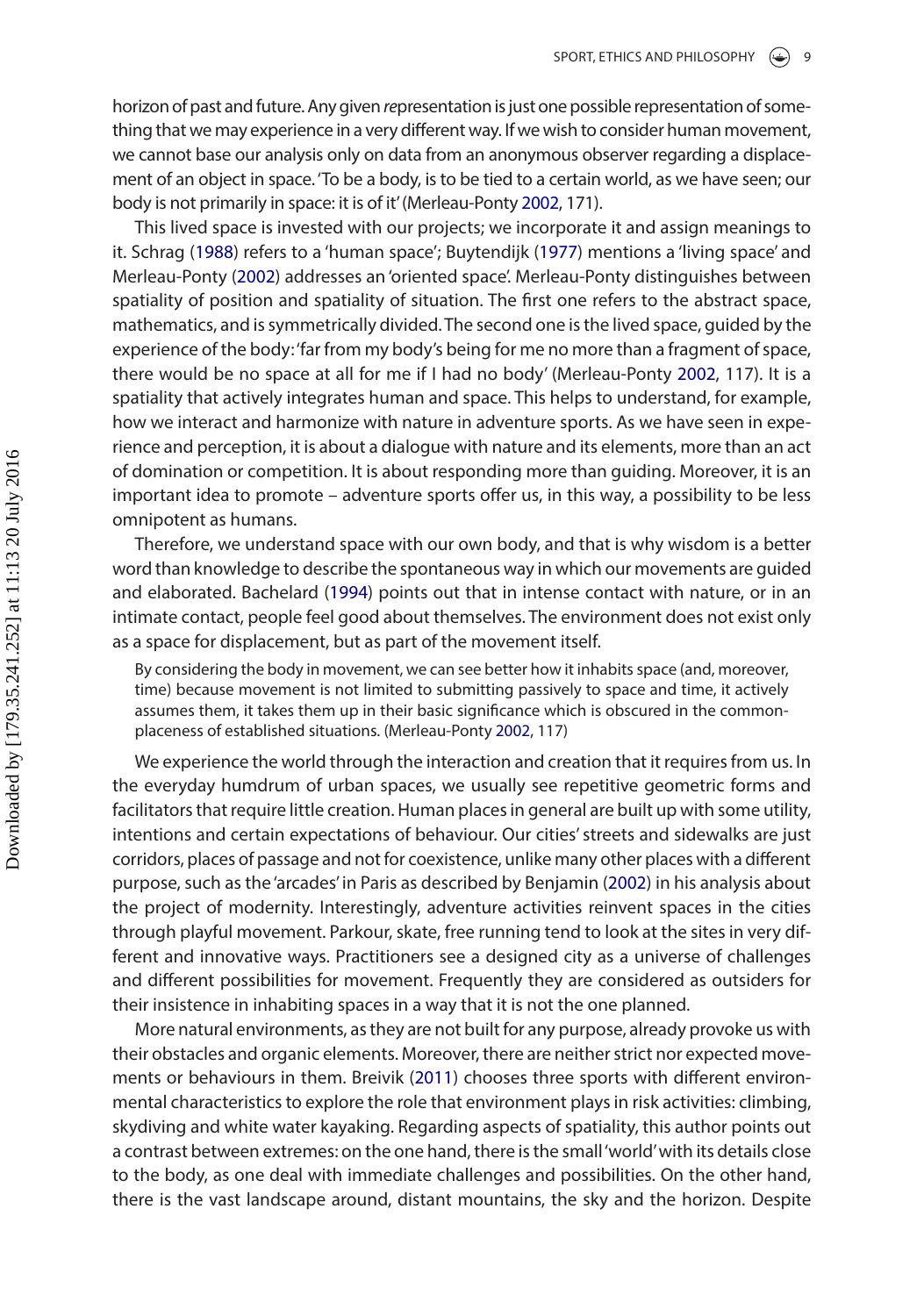peculiarities of each sport, Breivik's phenomenological analysis ([2011](#page-13-21)) highlights the strong interaction with the environment in risk sports considering the specific interaction between the person, activity and arena. Adventure sports in natural environments better show us a space that is being elaborated by a dialogical relationship and not a space that needs to be only covered or surpassed. It brings together the space of waiting, expectation, listening, wavy and winding movements, daydreaming and poetic imagination. Bachelard, in his phenomenology of images, collaborating with Merleau-Ponty, reinforces that

Space that has been seized upon by the imagination cannot remain indifferent to the measures and estimates of the surveyor. It has been lived in, not in its positivity, but with all the partiality of the imagination. Particularly, it nearly always exercises an attraction. (Bachelard [1994,](#page-13-6) XXXVI)

This attraction is also an invitation. Seduction comes along with contemplation; where, against the beauty and the immensity of nature, peace can be established in antithesis of a troubled world. The route and the path are dynamic objects, says Bachelard ([1994\)](#page-13-6). Distances, travel, journey and crossing are symbols of active and varied life 'breathing with muscles of effort'. The nearby, the far way, the flat and the abrupt are all indications of space in relation to corporeal potencies. Contributing to this reflection, philosophers of geography bring the idea of a distinction between the concepts of place and space. According to Tuan ([2001](#page-14-10)) 'what begins as undifferentiated space becomes place as we get to know better and endow with value' (6). The value is placed in space as we interact with it. Exploring something makes it more familiar. And, being familiar with something means knowing how to interact with. Adventurers refer to locations where they perform as places in which they feel 'at home': 'When I am out there, I feel at home', or something to that effect, is frequently repeated as they talk about their practice. 'If the surfer loves so much the risk it is because in the sea, calm or rough, he feels at home, deterritorialized, but at home' (Lins [2008,](#page-13-15) 73, authors' translation). Space, in adventure sports would refer to the immensity, the challenge or the unknowing. Mountains, rivers, caves, forests and the sea can become more familiar in the sense of acquiring some value when we experience them with our body. Adventure brings with it a movement between inside and outside. The close is the personal, the far is the horizon; it is how far one can or cannot go. The adventure exposes the dangers of crossing, of a trek to far distances and to unknown spaces. Adventures usually describe their relationship with space referring to poetic images and reinforcing an intimate dimension. Space in adventure sports seems to refer more to an aspiration, putting men in 'meditations before the more imposing spectacles of nature' (Bachelard [1994,](#page-13-6) xxxix). The activity enables the experience of 'nature's most amazing facets' (Ilundaín-Agurruza, Graça and Jáuregui-Olaiz [2012,](#page-13-9) 111). Space is usually described as vastness, the horizon as freedom, the view as a prize. The sky, the sea and the mountains, after hard work, bring silence, and with it, the sensation of the vast, the colossal, the deep, the unlimited. Ilundáin-Agurruza ([2007](#page-13-18), 156) argues in favour of the sublime to better understand the engagement in dangerous activities: 'We experience the sublime when fear takes over as an "intellectualized" response from the standpoint of our fragility'. This reflexion draws attention to the unpleasant feeling of our vulnerability facing the size of nature, and on the other hand, the pleasure of understanding our possibilities respecting the forces of nature.

<span id="page-10-0"></span>It is curious that nature in general is full of noise, birds, insects, wind, and even in the deep ocean, one could describe it as a place full of sound, but silence is another common word used by adventures. Maybe it is a bit about the silence of knowledge (Zimmermann and Morgan [2016](#page-14-12)). Bachelard localizes spatial immensity in this intimate dimension, and that is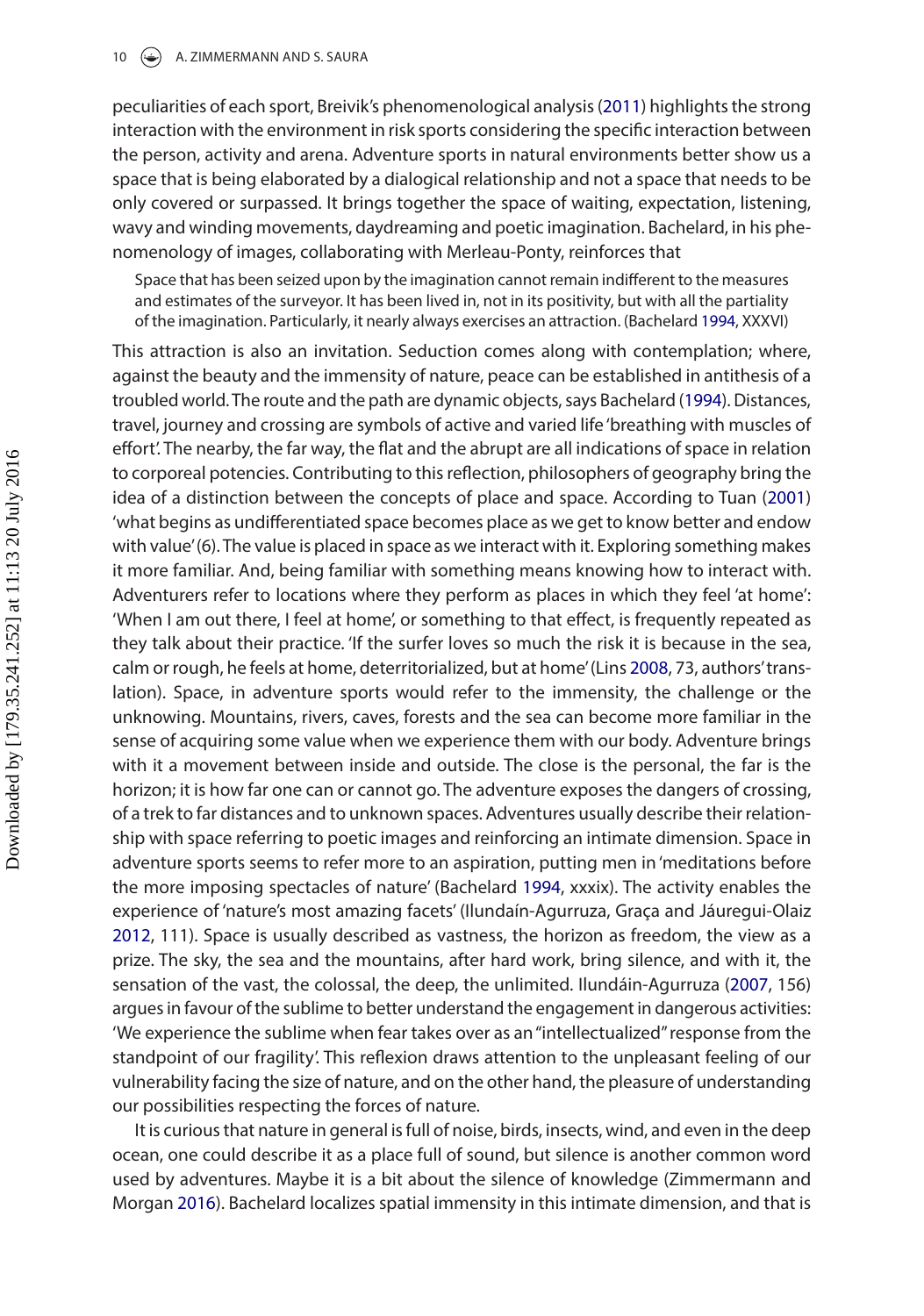where silence is. Peace, then, has a body (Bachelard [1994](#page-13-6)). 'I forget all my problems', says one adventurer; 'I came back to myself', says another.

Talking about the immensity a horizon can hold is to talk about subjective experiences. 'When the dreamer really experiences the word immense, he sees himself liberated from his cares and thoughts, even from his dreams. He is no longer shut up in his weight, the prisoner of his own being' (Bachelard [1994,](#page-13-6) 195). Therefore, immensity in spatiality as lived in adventure sports 'is attached to a sort of expansion of being that life curbs and caution arrests, but which starts again when we are alone' (Bachelard [1994](#page-13-6), 184). When one faces immensity, one turns it into intimacy because the reverie is always particular. It is not possible to reach the immense unless it is for the intimate experiences of each one, as the immensity is in us. Immensity is not connected to any object, says Bachelard, so there is more to express beyond descriptions of landscapes. 'The exterior spectacle helps intimate grandeur unfold' (Bachelard [1994,](#page-13-6) 192). Bachelard invokes the poet Rainer Marie Rilke, one of the most significant poets in the German language who finds in the landscape a frequent source of inspiration: 'the plain is the feeling by which we grow.…; everything in it is significant for us: the great circle of the horizon and the few things simply and importantly in front of the sky' (Rilke [1978](#page-14-13)). Space is explored by many poets because of its metaphysical character; in addition, many adventurers near poetic language when trying to express their experiences: '… it looks like I'm flying … it is a completely different place, I feel frightened and respectful but astonished as well …' *(Diving report).* It turns out that contemplation is a great human value (Bachelard [1994\)](#page-13-6). It promotes an intense and intimate contact with nature, and the word here seems to be completeness. One adventurer says, 'I feel integrated with the environment and with myself.… I feel complete' (Canoeing report).

<span id="page-11-2"></span><span id="page-11-1"></span>Spatiality, says Bachelard ([1994](#page-13-6)), indicates a 'phenomenology of extension, of expansion, of ecstasy'. Ecstasy is another word often used by adventurers in the attempt to describe the practice: 'It is a sensation of ecstasy …' (Surf report). It means rapture, a moment of intimacy, enchantment. An intimate moment is one where we become more vulnerable and exposed to the 'caress and stimulus from a new experience' (Tuan [2001,](#page-14-10) 152). The word ecstasy, from Greek *ekstasis*, means a displacement, a state of being beside one's self and it may refer to exaltation or rapture as well (Harper [2016\)](#page-13-22). This notion reminds the discussion of spatiality and dialogue. However, the term ecstasy was also present in many religious movements to indicate the moment when an intellectual search for God is replaced by a feeling of communion with him. It is not a vision, but a way of seeing. It is an overwhelming feeling of great happiness or joyful excitement, but it is originally also a state that involves an experience of mystic self-transcendence (Abbagnano [2007](#page-13-23)). In this sense, spatiality in adventure sports shares this possibility of being as well an extension of the corporeality and an expansion of being.

## <span id="page-11-0"></span>**Concluding remarks**

Considering the elements of risk and instability, we recognize that in adventure sports, our conceptual references are not enough to handle many situations. 'Hearing' and 'seeing' with all of our body is necessary. We constantly interact with organic elements from the environment, and we need to respect other rhythms, from which we learn a different posture; a posture that may be less omnipresent and more dialogical, more respectful, not only with the elements of nature but with life in general. The common feeling among adventurers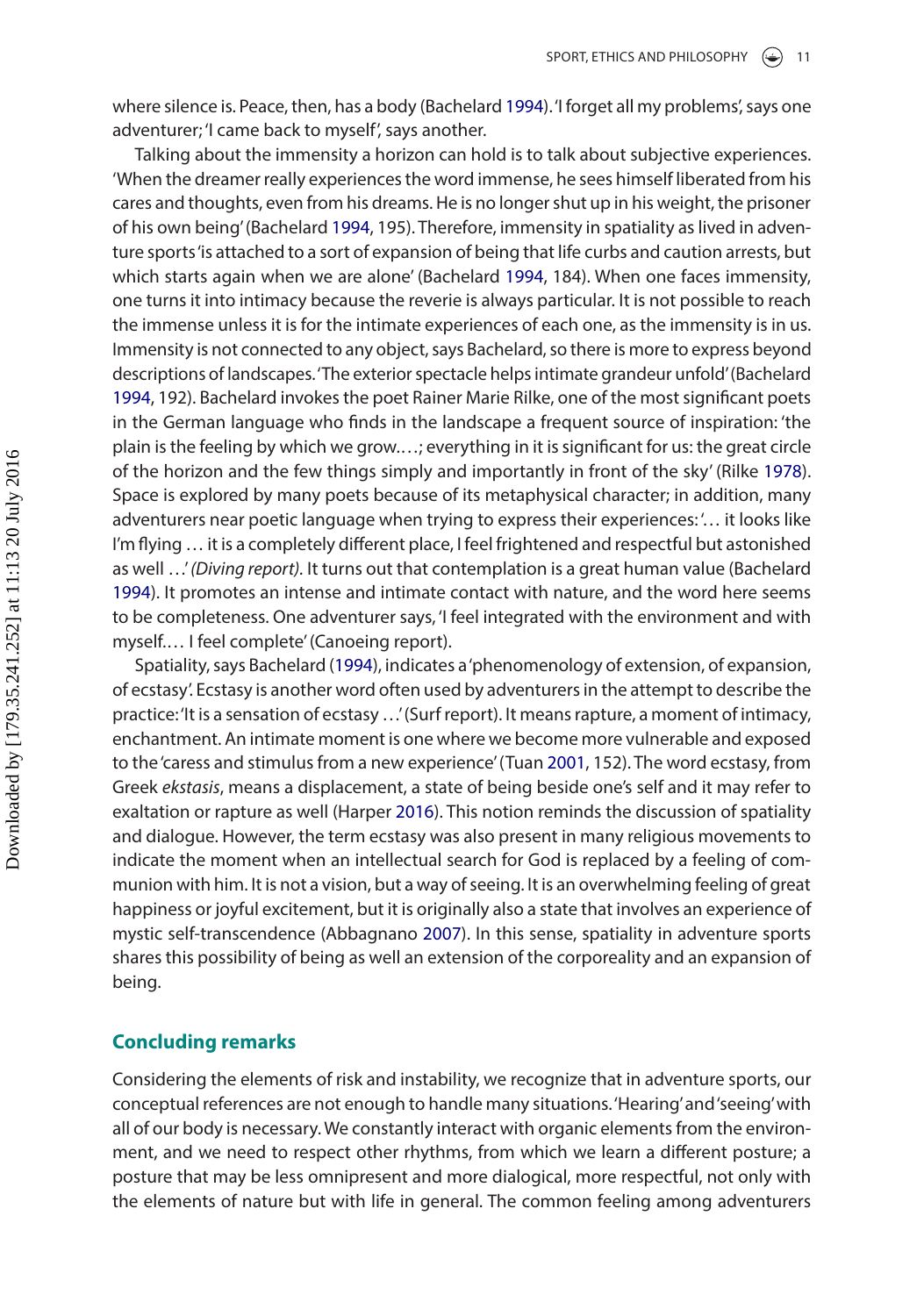#### 12 **(2)** A. ZIMMERMANN AND S. SAURA

seems to emphasize a posture that exercises less desire of control, more acceptance of improbabilities in different situations, and the expertise to handle what was not previously planned for. We have seen that risk is not inherent to adventure sports but is instead acceptable to some extent, and it is rarely synonymous with playing with death. But its presence requires adventurers to take a different stance: to be open to the instability of the environment. We may enrich body potentiality by the willingness to engage in a dialogical situation with the elements of nature. This experience calls attention to the ways in which we perceive the world.

Adventurers summarize their experiences by using metaphors, interjections, one-world utterances: breath-taking, awesome, extreme, exciting, amazing, adrenaline. All of these indicate a corporeal engagement that is better experienced than explained. In this way, poetic inference is used to explain what happens to us, what is lived in the body, with the body: excitement, sensation seeking, interaction, surprises, engagement, challenge, seduction, pleasure and freedom. Adventurers use these expressions as invitations to practice.

We have seen that space is not only a place for displacement; it is also part of the existence and the movement. Spatiality actively integrates human and space, and space can become more familiar in the sense of acquiring some value when we experience it with our body. To adventure is to visit this place where the unknown is a possibility and knowledge is a becoming.

Risk, instability and experience in adventure sports lead one to this intimate, analytical and reflective dimension, which requires full concentration and precaution. Space cannot be only the outside or the exterior, as it is lived, imagined and remembered within. The contemplation that spatiality can promote integrates active and reflective life, diluting a supposed duality of being.

Dealing with special features of adventure sports announces our unfinished condition, our ability for learning by a dialogical conjuncture. More than showing only an alternative range of corporeal techniques, adventure sports better point out a way of interrogating and looking at the world: the way we live in space and time.

#### **Note**

<span id="page-12-0"></span>1. For the purposes of this article, our emphasis is on the outdoor and risky activities, and we may refer to them mainly as adventure sports. However, extensive literature is available on discussing adequate terminologies for a great variety of new sportive practices. These sports are in constant flux, and we do not intend to go deeper regarding categorization.

## **Acknowledgments**

We would like to acknowledge the adventurers who participated in the research; our international colleagues at the International Association for the Philosophy of Sport Annual Conference 2014, where we first presented our research with special thanks to Jesús Ilúndain-Agurruza for his positive encouragement. We also wish to record our sincere thanks to the anonymous reviewers for generous and valuable comments.

#### **Disclosure statement**

No potential conflict of interest was reported by the authors.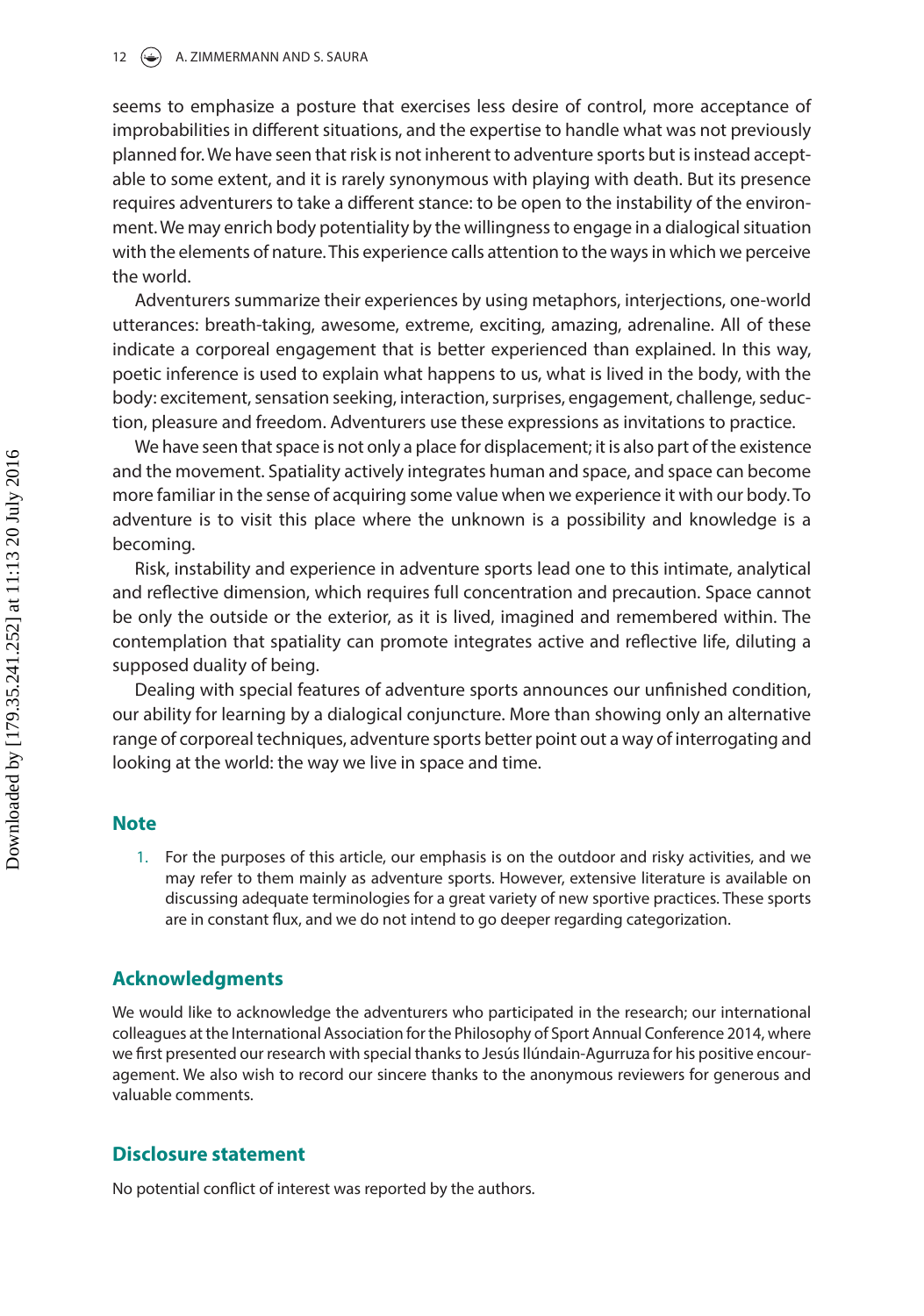### **Funding**

Part of this work was supported by Fundação de Amparo à Pesquisa do Estado de Sao Paulo/FAPESP [grant number 2011/02695-0].

## **References**

<span id="page-13-23"></span>ABBAGNANO, N. [2007](#page-11-0). *Dicionário de Filosofia* [Dictionary of Philosophy]. São Paulo: Martins Fontes.

<span id="page-13-10"></span>ATHERTON, J. [2007.](#page-3-0) Philosophy outdoors: First person physical. In *Philosophy, risk and adventure sports*, edited by M. McNamee. London: Routledge: 43–55.

<span id="page-13-6"></span><span id="page-13-5"></span>BACHELARD, G. [1971.](#page-2-0) *The poetics of reverie: Childhood, language, and the cosmos*. Boston, MA: Beacon Press. BACHELARD, G. [1994](#page-2-1). *The poetics of space*. Boston, MA: Beacon Press.

- <span id="page-13-20"></span>BENJAMIN, W. [2002.](#page-9-0) *The arcades project*. Cambridge, MA: The Belknap Press of Harvard University Press.
- <span id="page-13-16"></span>BONDÍA, J.L. [2002](#page-8-0). Notas sobre a experiência e o saber da experiência [Notes on experience and the knowledge of experience]. In *Revista Brasileira de Educação* 19: 20–28.
- <span id="page-13-7"></span>BREIVIK, G. [2007.](#page-2-2) The quest for excitement and the safe society. In *Philosophy, risk and adventure sports*, edited by M. McNamee. London: Routledge: 10–24.
- <span id="page-13-21"></span>BREIVIK, G. [2011.](#page-9-1) Dangerous play with the elements: Towards a phenomenology of risk sports. *Sport, Ethics and Philosophy* 5: 314–330.
- <span id="page-13-19"></span>BUYTENDIJK, F.J.J. [1977.](#page-9-2) O jogo humano [Human play]. In *Nova antropologia: o homem em sua existência biológica, social e cultural* [New anthropology: Man in his biological, social and cultural life], edited by H.-G. Gadamer and P. Vogler. Vol. 4, São Paulo: EPU/EDUSP: 63–87.
- <span id="page-13-14"></span><span id="page-13-0"></span>CHAUÍ, M. [2002.](#page-6-0) *A Experiência do pensamento* [Experience of thinking]. São Paulo: Companhia das letras. DOUGHERTY, A.P. [2007](#page-1-0). Aesthetic and ethical issues concerning sport in wilder places. In *Philosophy, risk and adventure sports*, edited by M. McNamee. London: Routledge: 94–105.
- <span id="page-13-4"></span>HALÁK, J., I. JIRÁSEK, and M.S. NESTI. [2014.](#page-2-3) Phenomenology is not phenomenalism. Is there such a thing as phenomenology of sport? *Acta Gymnica* 44: 117–129.
- <span id="page-13-22"></span>HARPER, D. [2016](#page-11-1). Online etymology dictionary. Available at [http://www.etymonline.com/index.](http://www.etymonline.com/index.php?allowed_in_frame=0&search=ecstasy) [php?allowed\\_in\\_frame=0&search=ecstasy](http://www.etymonline.com/index.php?allowed_in_frame=0&search=ecstasy) (accessed 5 June 2016).
- <span id="page-13-17"></span><span id="page-13-3"></span>HORNBY, A.S. [2005.](#page-8-1) *Oxford advanced learner's dictionary of current English*. Oxford: Oxford University Press. HOWE, L.A. [2012.](#page-2-4) Different kinds of perfect: The pursuit of excellence in nature-based sports. *Sport, Ethics and Philosophy* 6: 353–368.
- <span id="page-13-18"></span>ILUNDÁIN-AGURRUZA, J. [2007.](#page-8-2) Kant goes skydiving: Understanding the extreme by way of the sublime. In *Philosophy, risk and adventure sports*, edited by M. McNamee. London: Routledge: 149–167.
- <span id="page-13-11"></span>ILUNDÁIN-AGURRUZA, J. [2014](#page-4-0). Everything mysterious under the moon – social practices and situated holism. *Sport, Ethics and Philosophy* 8: 503–566.
- <span id="page-13-9"></span>ILUNDÁIN-AGURRUZA, J., L.G. GRAÇA, and J.A. JÁUREGUI-OLAIZ. [2012.](#page-3-1) On the crest of the wave: The sublime tempestuous, graceful, and existential facts of sailing. In *Sailing: Philosophy for everyone: Catching the drift of why we sail*, edited by P. Goold. Chichester: Wiley: 109–121.
- <span id="page-13-13"></span>JIRÁSEK, I. [2007](#page-6-1). Extreme sports and the ontology of experience. In *Philosophy, risk and adventure sports*, edited by M. McNamee. London: Routledge: 138–148.
- <span id="page-13-12"></span>KREIN, K. [2007.](#page-5-0) Nature and risk in adventure sports. In *Philosophy, risk and adventure sports*, edited by M. McNamee. London: Routledge: 80–93.

<span id="page-13-2"></span>LEATHER, M. and F. NICHOLLS. [2016](#page-2-5). More than activities: Using a 'sense of place' to enrich student experience in adventure sport. *Sport, Education and Society* 21: 443–464.

- <span id="page-13-15"></span>LINS, D. [2008](#page-7-0). Deleuze, o surfista da imanência [Deleuze, the surfer of immanence]. In *Nietzsche/Deleuze: jogo e música: VII Simpósio Internacional de Filosofia, 2006* [Nietzsche/Deleuze: game and music: VII International Symposium of Philosophy], edited by D. Linz and G. José. Rio de Janeiro/Fortaleza: Forense Universitária/Fundação de Cultura, Esporte e Turismo: 53–75.
- <span id="page-13-1"></span>LOLAND, S. [2007](#page-2-6). Outline of a phenomenology of snowboarding. In *Philosophy, risk and adventure sports*, edited by M. McNamee. London: Routledge: 106–117.
- <span id="page-13-8"></span>LYNG, S. [1990.](#page-2-7) Edgework: A social psychological analysis of voluntary risk taking. *American Journal of Sociology* 95: 851–886.